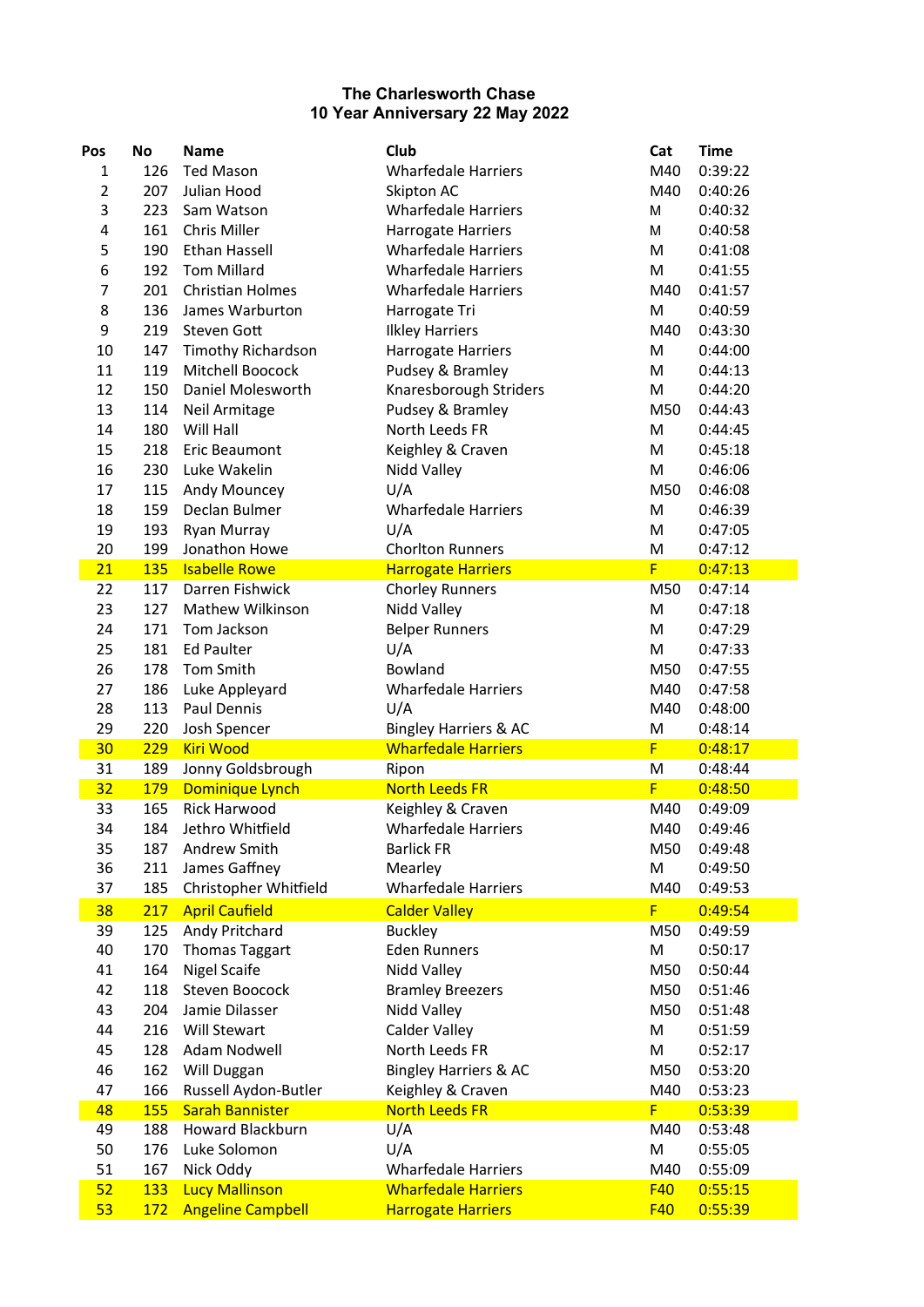| 54         | 206        | <b>Brian Hainsworth</b>      | Nidd Valley                      | M40        | 0:55:51 |
|------------|------------|------------------------------|----------------------------------|------------|---------|
| 55         | 208        | Andy Iddon                   | Nidd Valley                      | M          | 0:55:58 |
| 56         | 148        | Sean Brennan                 | Knaresborough Striders           | M50        | 0:56:06 |
| 57         | 174        | <b>Helen Freeman</b>         | <b>North Leeds FR</b>            | F          | 0:56:10 |
| 58         | 227        | Drew Savage                  | <b>Chorlton Runners</b>          | M40        | 0:56:21 |
| 59         | 200        | <b>Hayley Wood</b>           | <b>Chorlton Runners</b>          | F          | 0:56:32 |
| 60         | 231        | Paul Adams                   | <b>Chorlton Runners</b>          | M50        | 0:56:37 |
| 61         | 202        | <b>Phil Ventress</b>         | Nidd Valley                      | M40        | 0:56:39 |
| 62         | 157        | Neil Wallace                 | Pudsey & Bramley                 | M40        | 0:56:45 |
| 63         | 173        | <b>Nick Flower</b>           | North Leeds FR                   | M          | 0:56:46 |
| 64         | 210        | <b>Catherine Morland</b>     | <b>Knaresborough Striders</b>    | F40        | 0:56:49 |
| 65         | 203        | <b>Catherine Barber</b>      | <b>Nidd Valley</b>               | F          | 0:56:50 |
| 66         | 168        | <b>Tony Shepherd</b>         | <b>Wharfedale Harriers</b>       | M50        | 0:56:54 |
| 67         | 169        | John Thompson                | <b>Wharfedale Harriers</b>       | M60        | 0:56:56 |
| 68         | 143        | <b>Judith Fox</b>            | <b>Horsforth</b>                 | <b>F50</b> | 0:57:00 |
| 69         | 134        | Neil Fairburn                | <b>Baildon Runners</b>           | M50        | 0:57:05 |
| 70         | 209        | <b>Steve Morland</b>         | Knaresborough Striders           | M50        | 0:57:25 |
| 71         | 232        | Peter Adams                  | <b>Chorlton Runners</b>          | M40        | 0:57:30 |
| 72         | 194        | Lauren Leak-Smith            | U/A                              | F          | 0:57:32 |
| 73         | 156        | <b>Sarah Dennis</b>          | <b>Shadwell Runners</b>          | F40        | 0:58:47 |
|            |            | Alex Bullivant               |                                  |            |         |
| 74         | 144        |                              | U/A                              | M          | 0:58:50 |
| 75         | 145        | <b>Dawn Appleyard</b>        | U/A                              | <b>F40</b> | 0:58:58 |
| 76         | 221        | Paul Spencer                 | <b>Bingley Harriers &amp; AC</b> | M50        | 0:59:00 |
| 77         | 213        | <b>Kevin Nicholas</b>        | Nidd Valley                      | M50        | 0:59:10 |
| 78         | 195        | John Matthews                | Ambleside                        | M50        | 0:59:30 |
| 79         | 224        | <b>Beyhan Akyollu</b>        | <b>SFC</b>                       | F          | 1:00:40 |
| 80         | 183        | <b>Ann Brydson</b>           | <b>North Leeds FR</b>            | <b>F60</b> | 1:01:31 |
| 81         | 177        | <b>Austin Wensley</b>        | Rossendale                       | M          | 1:01:42 |
| 82         | 149        | Phil Hancock                 | Fellandale                       | M50        | 1:01:48 |
| 83         | 138        | Lynn Whittaker               | <b>Wharfedale Harriers</b>       | <b>F60</b> | 1:01:52 |
| 84         | 124        | <b>Russell Geraghty</b>      | Nidd Valley                      | M40        | 1:02:14 |
| 85         | 141        | <b>Stephen Holding</b>       | Pocklington                      | M60        | 1:02:24 |
| 86         | 215        | <b>Neal Crampton</b>         | Pudsey & Bramley                 | M40        | 1:02:33 |
| 87         | 111        | Dylan Charlesworth           | <b>Wharfedale Harriers</b>       | M          | 1:02:37 |
| 88         | 228        | Phil Clayton                 | <b>Black Combe</b>               | M50        | 1:02:41 |
| 89         | 175        | Tim Spooner                  | U/A                              | M          | 1:02:48 |
| 90         | 234        | <b>Catharine Etherington</b> | <b>Shadwell Runners</b>          | <b>F40</b> | 1:03:25 |
| 91         | 212        | James Timothy Cook           | Nidd Valley                      | M50        | 1:04:19 |
| 92         | 214        | Matt Rickard                 | Nidd Valley                      | M40        | 1:04:47 |
| 93         | 222        | Callum Imerson               | U/A                              | M          | 1:04:53 |
| 94         | <b>182</b> | <b>Emma Lane</b>             | <b>North Leeds FR</b>            | F          | 1:04:58 |
| 95         | 235        | <b>Thod Gibson</b>           | <b>Wharfedale Harriers</b>       | M50        | 1:06:32 |
| 96         | 225        | <b>Martin Roberts</b>        | Todmorden                        | M60        | 1:06:38 |
| 97         | 137        | Andy Holden                  | Achille Ratti CC                 | M50        | 1:07:01 |
| 98         | 154        | Andy Dyson                   | Todmorden                        | M60        | 1:07:06 |
| 99         | 110        | Phil Robinson                | Nidd Valley                      | M50        | 1:07:07 |
| 100        | 153        | John Walker                  | U/A                              | M          | 1:07:30 |
| <b>101</b> | 123        | <b>Phillipa Wilkinson</b>    | <b>Nidd Valley</b>               | <b>F40</b> | 1:08:08 |
| 102        | 158        | <b>Steve Milner</b>          | <b>Wharfedale Harriers</b>       | M60        | 1:09:41 |
| 103        | 140        | <b>Christine Holleran</b>    | <b>Nidd Valley</b>               | <b>F50</b> | 1:10:07 |
| 104        | 129        | <b>Bob Baker</b>             | Otley AC                         | M65        | 1:10:45 |
| 105        | 233        | <b>Chris Brunold</b>         | <b>Otley AC</b>                  | <b>F50</b> | 1:10:52 |
| 106        | 131        | David Prince                 | Nidd Valley                      | M          | 1:10:57 |
| 107        | 205        | <b>Jane Evans</b>            | <b>Nidd Valley</b>               | F          | 1:11:25 |
| 108        | 152        | <b>Rhys North</b>            | U/A                              | M50        | 1:12:17 |
| 109        | <b>120</b> | <b>Sarah Louise Gore</b>     |                                  | <b>F40</b> | 1:12:40 |
|            |            |                              | <b>Knaresborough Striders</b>    |            |         |
| 110        | 121        | Mark Taylor                  | Knaresborough Striders           | M50        | 1:12:42 |